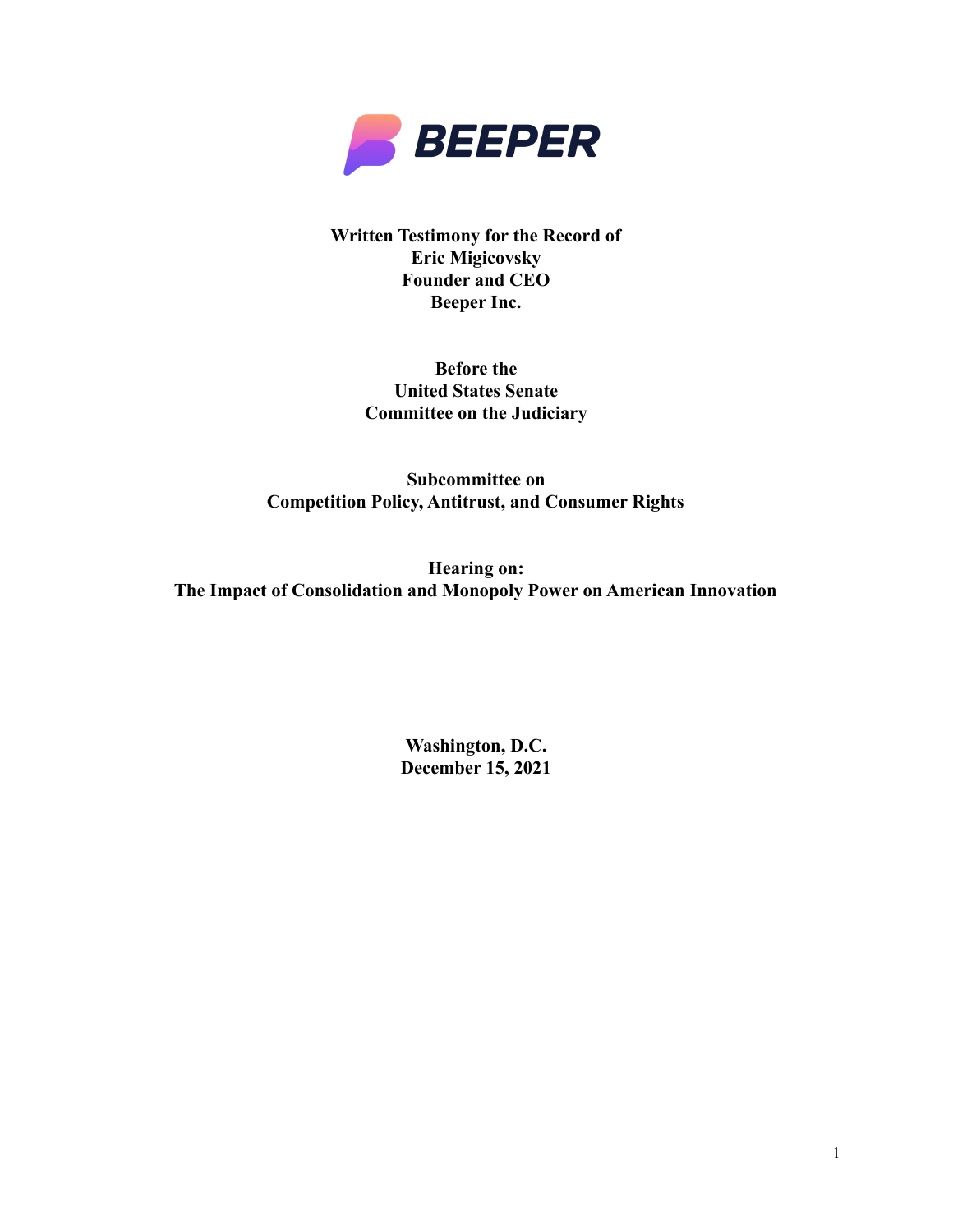Chairwoman Klobuchar, Ranking Member Lee and Members of the Committee:

Thank you for the opportunity to testify today. My name is Eric Migicovsky and I am the Founder and CEO of Beeper Inc. We are a one-year-old startup with 20 employees. Beeper is a new chat messaging app that can send and receive messages over 15 established chat networks, including Facebook Messenger, WhatsApp, iMessage, and SMS, in addition to open alternative networks such as the Matrix protocol. Beeper solves the problem of communicating with friends, colleagues and family who are dispersed among a large number of messaging services, none of which interoperate with each other. Beeper makes communication simple and efficient, by giving users one inbox to receive messages and communicate with people, regardless of which platform they're on.

Beeper is my second startup. Previously I founded Pebble. We invented the smartwatch and did \$250M in sales. But after trying to compete with the Apple Watch on an uneven playing field, we were forced to sell to Fitbit in 2016. More recently, I was a partner at the VC firm Y Combinator, where I witnessed first-hand the power of innovation in the startup world. Today, I would like to share my experience with some of the challenges new products can encounter in markets dominated by big tech companies.

# **Overview of the Beeper Product**

I started building Beeper because I was tired of having to keep track of all the different chat apps my friends were using. I wanted one single place to chat with everyone I knew. With the help of my team, we launched the beta version of Beeper earlier this year. Our goal is to make Beeper connect seamlessly with every other major chat network, so people can communicate freely, without the friction caused by closed networks that only allow communication between their own users

Another motivating factor for us is security and privacy. Eighty percent of chat apps do not offer encryption to users. We're building Beeper as an alternative to chat apps run by large social networks that exist to capture more data from their users. Beeper does not monetize data from its users. We simply charge a fee for our service.

## Problem

Today, we have several thousand people beta testing Beeper but we're finding it to be increasingly hard to connect Beeper to chat networks run by big tech companies.

Our concerns about a level playing field aren't simply theoretical. In particular, we are worried about Facebook. They take very aggressive actions against companies that attempt to interoperate with their network, like in the case of Facebook v Power Ventures' where they pursued CFAA, copyright and other claims.

<sup>&</sup>lt;sup>1</sup> Facebook, Inc. v. Power Ventures, Inc., 844 F.3d 1058 (9th Cir. 2016), cert. denied, 138 S. Ct. 313 (2017).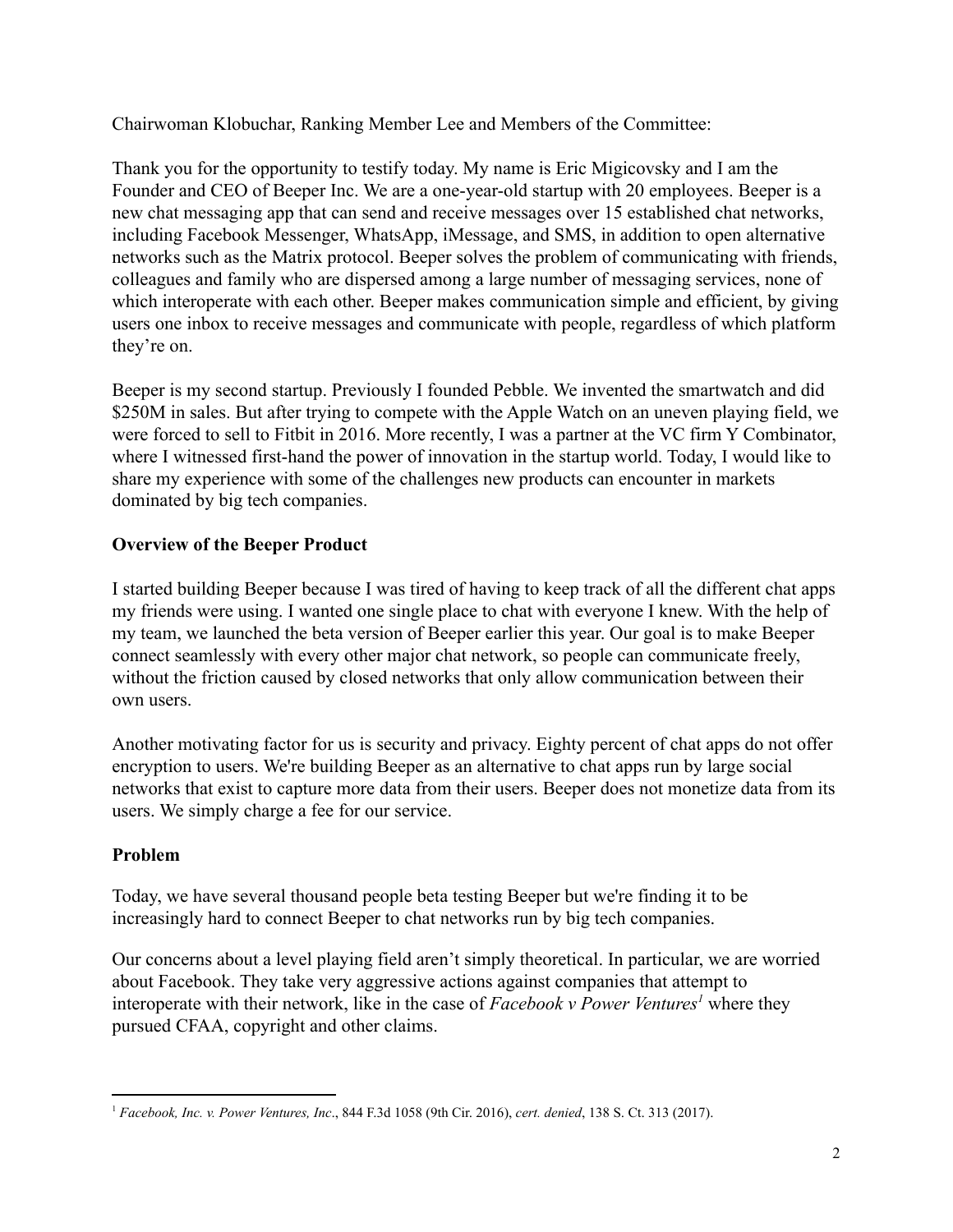My goal here today is to support legislation, like Sens. Klobuchar and Grassley's S.2992, the American Innovation and Choice Online Act, Sens. Blumenthal and Blackburn's, S.2710, the Open App Markets Act, House bill HR, 3849, the ACCESS Act, and explain how increased innovation in the chat market would result.

### The Big Tech Platforms are Creating Barriers to Interoperability and Innovation in Chat

Chat is now the dominant form of communication. Just ask any teenager if they've sent an email or made a phone call in the last week. Over 3 billion people use chat every day. The major chat apps today are controlled by big tech companies, and unfortunately, because users can't effectively switch apps or communicate between apps, user choice is stifled and the platforms have no incentive to innovate. Most of the popular chat platforms were created over 10 years ago, and even as their user base has grown substantially, the pace of development and innovation has slowed. WhatsApp's most recent new feature was Status, which they copied from Snapchat.

The main reason why there is little innovation in chat is because of the lock-in network effects of the apps run by big tech companies. Users are locked in, because chat platforms don't interoperate: each major chat network operates separately, and their users can't communicate with each other

If you are on WhatsApp, you can only chat with people who are also on WhatsApp. The simple truth is that most users do not use a specific chat app because of its features or benefits: they use it because their friends are on the same app. The tech platforms exploit this network effect to build their user base and lock people into using their product.

This lock-in makes it practically impossible to switch networks. If you want to communicate with your friends and family, and see their photos, you need to join these services, regardless of whether or not you agree with their policies or like their particular set of features. When WhatsApp changed its privacy policy in January 2021, many people tried to leave the platform. But it's very difficult to convince your group chats to move, and difficult to take your own personal data from Whatsapp to another chat service.

This lock-in network effect also prevents new competitors with innovative ideas from getting off the ground. The recent acquisitions of Quill<sup>2</sup> and Sphere<sup>3</sup> by Twitter are clear examples of nascent companies getting scooped up by big tech companies after running into trouble competing with entrenched network effects.

Apple's iMessage has created a two-tiered system, where people who can afford expensive iPhones enjoy privacy and encryption, and their chat is represented in blue bubbles, while people on other platforms who use SMS are downgraded to a green bubble. This small change in the

<sup>&</sup>lt;sup>2</sup> Kim Lyons, *Twitter acquires messaging platform Quill to make DMs suck less*, The Verge (Dec. 7, 2021), theverge.com/2021/12/7/22822184/twitter-quill-messaging-platform-dms-slack.

<sup>&</sup>lt;sup>3</sup> Manish Singh, Twitter acquires group chat app Sphere, TechCrunch (Oct. 20, 2021),

techcrunch.com/2021/10/20/twitter-acquires-group-chat-app-sphere.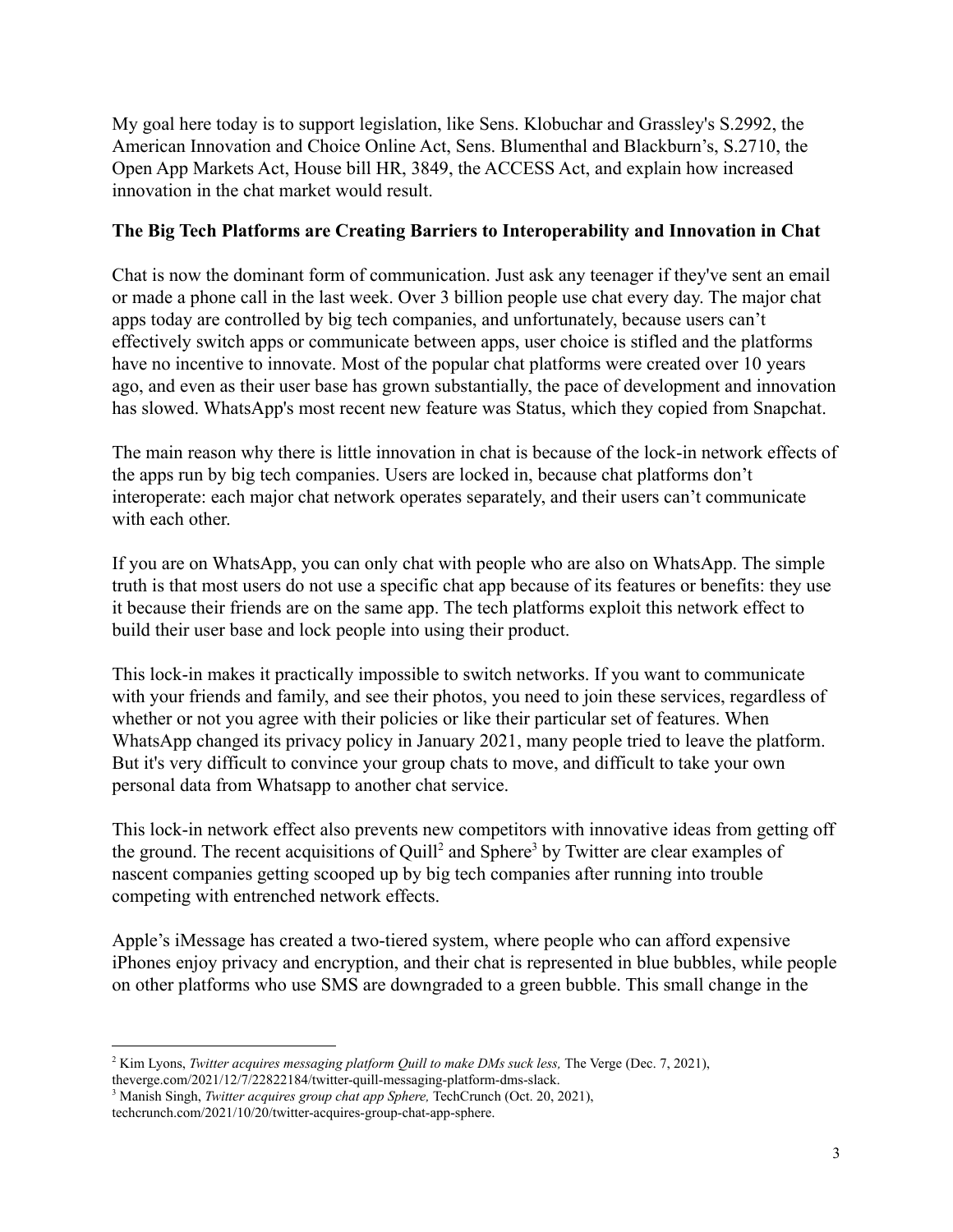user interface has surprisingly profound societal impacts. For example, a report<sup>4</sup> shows that Apple has steadily over time decreased the contrast ratio of green bubbles relative to blue bubbles, such that the green bubbles are considerably less readable. iMessage users don't have the ability to alter how the bubbles appear, and don't have any options for sending text messages outside of iMessage.

### Big Tech has No Incentive to Innovate and Compete Because Users are Locked In

Because the big tech companies already have a guaranteed user base due to the sheer number of users already on their platforms, they have no incentive to compete for users: users are required to join in order to communicate with their friends, colleagues and family members. The lock-in effects of today's chat walled gardens prevents new competitors with innovative ideas from getting a toe-hold in the market.

The big platforms also have limited incentive to compete on privacy, and do not transparently communicate to users how their personal information is being exploited. Users cannot make informed decisions regarding their own data.

Interoperability would increase access to feature-rich, secure, and private networks by enabling users to freely choose chat providers based on features and benefits rather than size of network.

## Big Tech is Actively Attempting to Thwart Efforts at Interoperability

Our concerns about a level playing field aren't simply theoretical. Tech platforms have historically taken aggressive action against companies that attempt to interoperate with their network. For example, in the case of Facebook v. Power Ventures<sup>5</sup>, Facebook used technical blocks, alleged intellectual property infringement, and leveraged the Computer Fraud and Abuse Act<sup>6</sup> to prevent a service from interoperating with it. That service allowed users to communicate with their friends across multiple social media services in one location, which would have fostered greater user choice and competition in the social media space. Since this case, the tech platforms have been emboldened to impede competition by choosing which services may and may not connect with them. This was not an isolated incident. LinkedIn (a Microsoft company), for example, attempted to block a service called HiO from reading publicly-available information on its website. Although an injunction is currently protecting HiQ, the case remains pending. $<sup>7</sup>$ </sup>

Today, we have several thousand people beta testing Beeper, and we're concerned that the powerful chat companies may attempt similar actions against Beeper, for example by attempting to impose unreasonable design constraints or other barriers to interoperability. This would

<sup>&</sup>lt;sup>4</sup> S.D.C., How Apple taught its users to hate Android through subtle design cues, Medium (Oct. 6, 2020),

https://medium.com/@\_sdc/how-apple-taught-its-users-to-hate-android-through-subtle-design-cues-518cd7eda80

<sup>&</sup>lt;sup>5</sup> Facebook, Inc. v. Power Ventures, Inc., 844 F.3d 1058 (9th Cir. 2016), cert. denied, 138 S. Ct. 313 (2017).

<sup>&</sup>lt;sup>6</sup> 18 U.S.C. § 1030 et seq.

<sup>&</sup>lt;sup>7</sup> hiQ Labs, Inc. v. LinkedIn Corp., 938 F.3d 985 (9th Cir. 2019), cert. granted, judgment vacated, No. 19-1116, 2021 WL 2405144 (U.S. June 14, 2021).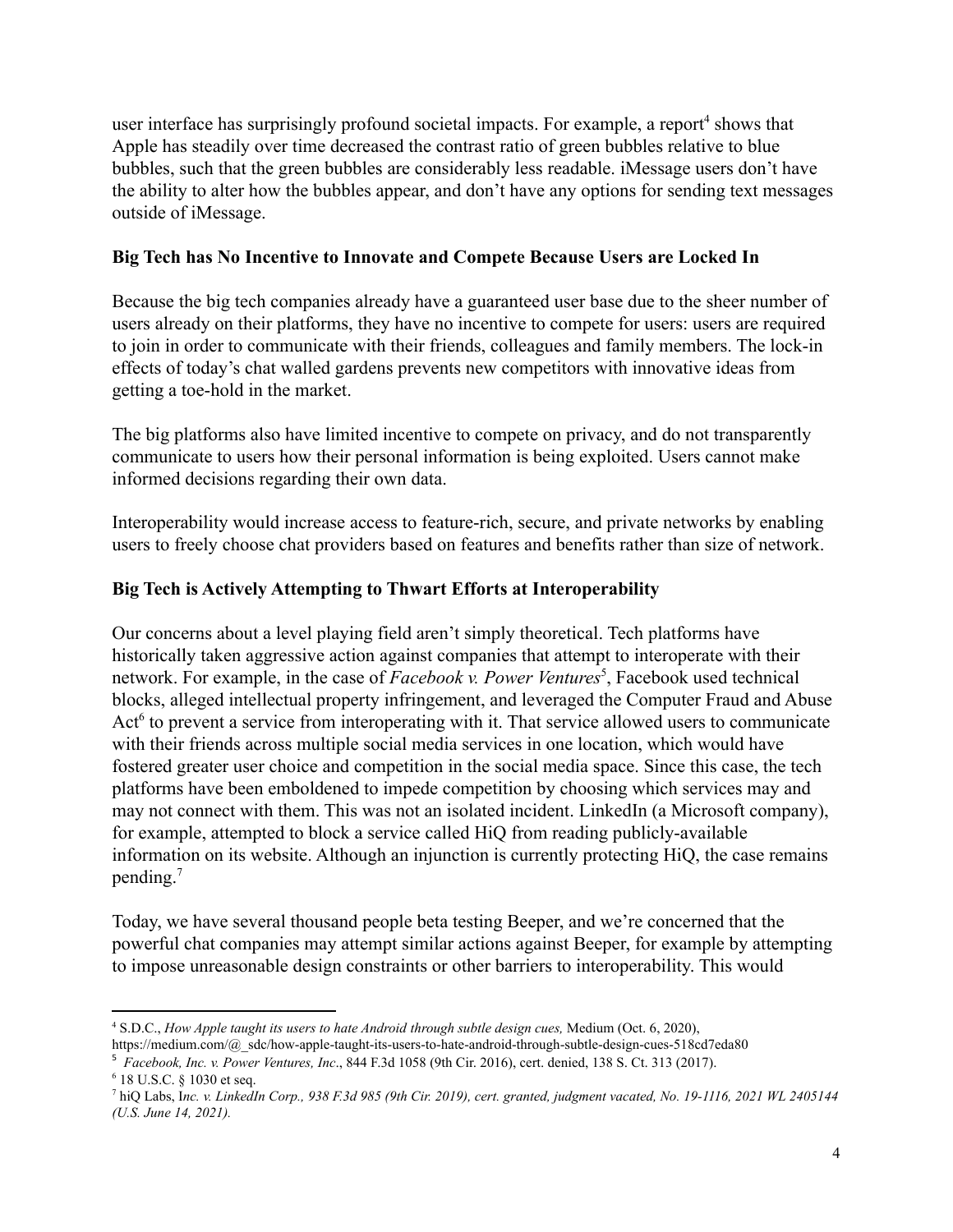negatively impact the ability of companies like Beeper to deliver services in a way that is most helpful to users.

### Big Tech Distorts the Market by Giving Away its Product for Free

Finally, the chat market is a distorted market. Big tech companies give away their chat products for free, because chat is a reliable way to lock users into social platforms for the purpose of mining user data. It certainly does not help that these companies do not transparently communicate to users how their personal data is used.

Beeper's business model is different. We charge users a subscription fee to use our app, aligning interests between us and our users. Invasive data collection does not happen on our platform -Beeper users pay us for a service, and we are transparent about what we offer in return.

## **Interoperability Would Foster Competition and Innovation, and Provide Consumers Meaningful Choice**

Interoperability gives users the freedom to switch chat networks, without sacrificing their personal connections to friends and family. This is fundamental to giving consumers a meaningful ability to choose between platforms based on their competitive features, as opposed to their ability to leverage the size of their existing user base.

This is not a radical nor an unusual concept. Email is interoperable - Gmail users can send emails to Outlook users. This interoperability means that anyone can send anyone else an email, rather than being limited to communicating only with a Google-only or a Microsoft-only network. Recently, new startups, like Superhuman and Hey, have flourished by building new email services on top of the underlying open interoperable email system.

Twenty years ago, if you had an AT&T phone, you could only send a text message to someone who also was on AT&T. SMS made it so anyone with a modern smartphone can message anyone else, opening the door to the world we have now, where chat is the dominant mode of messaging. But unlike SMS, which works on every phone, the services offered by the big platforms do not interoperate or connect with each other.

### **Solutions**

We support a regulatory framework for big tech that promotes a more open Internet and a level playing field, where companies compete with innovative features and benefits. If users don't have a meaningful choice about their participation in a platform, then platforms have no reason to provide features that are in users' best interest. Chat should work like email: where any chat user can message any other, without regard to which platform they are on. This can be done without changing the architecture of chat as it exists today: simply by ensuring the ability of competitors to interoperate. And it can be done without sacrificing security or privacy. Beeper is built on top of an open source chat protocol that is end-to-end encrypted, meaning no one, not even Beeper, can read your messages.